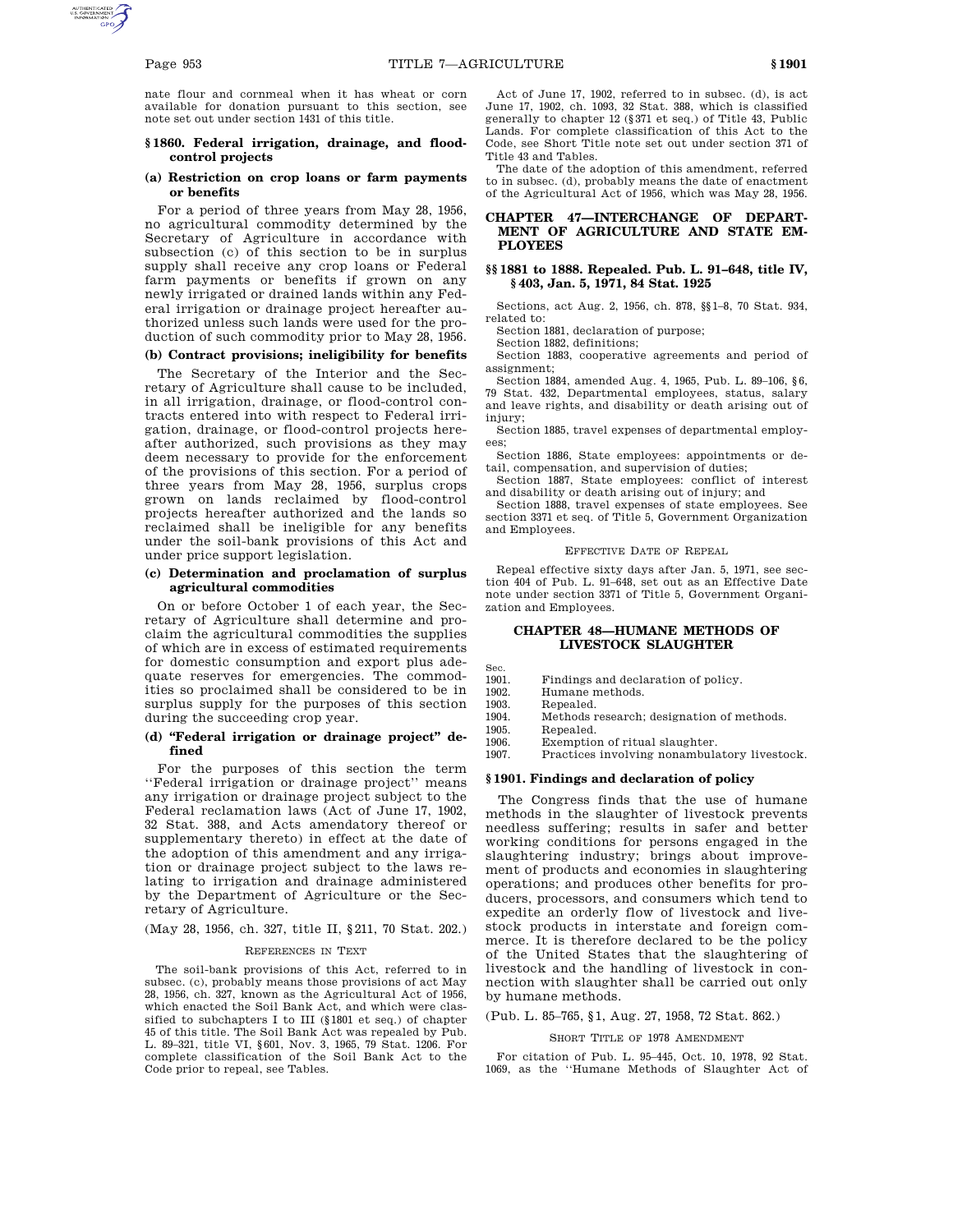1978'', see Short Title of 1978 Amendment note set out under section 601 of Title 21, Food and Drugs.

## ENFORCEMENT OF HUMANE METHODS OF SLAUGHTER ACT OF 1958

Pub. L. 107–171, title X, §10305, May 13, 2002, 116 Stat. 493, provided that:

''(a) SENSE OF CONGRESS.—It is the sense of Congress that the Secretary of Agriculture should—

(1) continue tracking the number of violations of Public Law 85–765 (7 U.S.C. 1901 et seq.; commonly known as the 'Humane Methods of Slaughter Act of 1958') and report the results and relevant trends annually to Congress; and

 $\frac{1}{2}$  fully enforce Public Law 85-765 by ensuring that humane methods in the slaughter of livestock— ''(A) prevent needless suffering;

''(B) result in safer and better working conditions for persons engaged in slaughtering operations;

''(C) bring about improvement of products and economies in slaughtering operations; and

''(D) produce other benefits for producers, processors, and consumers that tend to expedite an orderly flow of livestock and livestock products in interstate and foreign commerce.

''(b) UNITED STATES POLICY.—It is the policy of the United States that the slaughtering of livestock and the handling of livestock in connection with slaughter shall be carried out only by humane methods, as provided by Public Law 85–765.''

#### COMMERCIAL TRANSPORTATION OF EQUINE FOR SLAUGHTER

Pub. L. 104–127, title IX, subtitle A, Apr. 4, 1996, 110 Stat. 1184, provided that:

''SEC. 901. FINDINGS.

''Because of the unique and special needs of equine being transported to slaughter, Congress finds that it is appropriate for the Secretary of Agriculture to issue guidelines for the regulation of the commercial transportation of equine for slaughter by persons regularly engaged in that activity within the United States.

### ''SEC. 902. DEFINITIONS.

''In this subtitle:

''(1) COMMERCIAL TRANSPORTATION.—The term 'commercial transportation' means the regular operation for profit of a transport business that uses trucks, tractors, trailers, or semitrailers, or any combination thereof, propelled or drawn by mechanical power on any highway or public road.

''(2) EQUINE FOR SLAUGHTER.—The term 'equine for slaughter' means any member of the Equidae family being transferred to a slaughter facility, including an assembly point, feedlot, or stockyard.

''(3) PERSON.—The term 'person'—

''(A) means any individual, partnership, corporation, or cooperative association that regularly engages in the commercial transportation of equine for slaughter; but

''(B) does not include any individual or other entity referred to in subparagraph (A) that occasionally transports equine for slaughter incidental to the principal activity of the individual or other entity in production agriculture.

''SEC. 903. REGULATION OF COMMERCIAL TRANS-PORTATION OF EQUINE FOR SLAUGHTER.

''(a) IN GENERAL.—Subject to the availability of appropriations, the Secretary of Agriculture may issue guidelines for the regulation of the commercial transportation of equine for slaughter by persons regularly engaged in that activity within the United States.

''(b) ISSUES FOR REVIEW.—In carrying out this section, the Secretary of Agriculture shall review the food, water, and rest provided to equine for slaughter in transit, the segregation of stallions from other equine during transit, and such other issues as the Secretary considers appropriate.

''(c) ADDITIONAL AUTHORITY.—In carrying out this section, the Secretary of Agriculture may—

''(1) require any person to maintain such records and reports as the Secretary considers necessary; ''(2) conduct such investigations and inspections as

the Secretary considers necessary; and ''(3) establish and enforce appropriate and effective

civil penalties.

''SEC. 904. LIMITATION OF AUTHORITY TO EQUINE FOR SLAUGHTER.

''Nothing in this subtitle authorizes the Secretary of Agriculture to regulate the routine or regular transportation, to slaughter or elsewhere, of—

''(1) livestock other than equine; or

 $\sqrt{2}$  poultry.

''SEC. 905. EFFECTIVE DATE.

''This subtitle shall become effective on the first day of the first month that begins 30 days or more after the date of enactment of this Act [Apr. 4, 1996].''

### **§ 1902. Humane methods**

No method of slaughtering or handling in connection with slaughtering shall be deemed to comply with the public policy of the United States unless it is humane. Either of the following two methods of slaughtering and handling are hereby found to be humane:

(a) in the case of cattle, calves, horses, mules, sheep, swine, and other livestock, all animals are rendered insensible to pain by a single blow or gunshot or an electrical, chemical or other means that is rapid and effective, before being shackled, hoisted, thrown, cast, or cut; or

(b) by slaughtering in accordance with the ritual requirements of the Jewish faith or any other religious faith that prescribes a method of slaughter whereby the animal suffers loss of consciousness by anemia of the brain caused by the simultaneous and instantaneous severance of the carotid arteries with a sharp instrument and handling in connection with such slaughtering.

(Pub. L. 85–765, §2, Aug. 27, 1958, 72 Stat. 862; Pub. L. 95–445, §5(a), Oct. 10, 1978, 92 Stat. 1069.)

#### **AMENDMENTS**

1978—Par. (b). Pub. L. 95–445 inserted ''and handling in connection with such slaughtering'' at end.

#### EFFECTIVE DATE OF 1978 AMENDMENT

Amendment by Pub. L. 95–445 effective one year after Oct. 10, 1978, and nonapplicability during not to exceed additional 18 months in hardship cases, see sec. 7 of Pub. L. 95–445 set out as a note under section 603 of Title 21, Food and Drugs.

# **§ 1903. Repealed. Pub. L. 95–445, § 5(b), Oct. 10, 1978, 92 Stat. 1069**

Section, Pub. L. 85–765, §3, Aug. 27, 1958, 72 Stat. 862, related to limitations on Government procurement and price support, modifications during national emergency, and statements of eligibility.

#### EFFECTIVE DATE OF REPEAL

Repeal effective one year after Oct. 10, 1978, and nonapplicability during not to exceed additional 18 months in hardship cases, see sec. 7 of Pub. L. 95–445 set out as an Effective Date of 1978 Amendment note under section 603 of Title 21, Food and Drugs.

CONTRACTS FOR OR PROCUREMENT OF LIVESTOCK PROD-UCTS DURING THE PERIOD FROM JUNE 30, 1960, TO AUGUST 30, 1960

Pub. L. 86–547, June 29, 1960, 74 Stat. 255, permitted any agency or instrumentality of the United States,